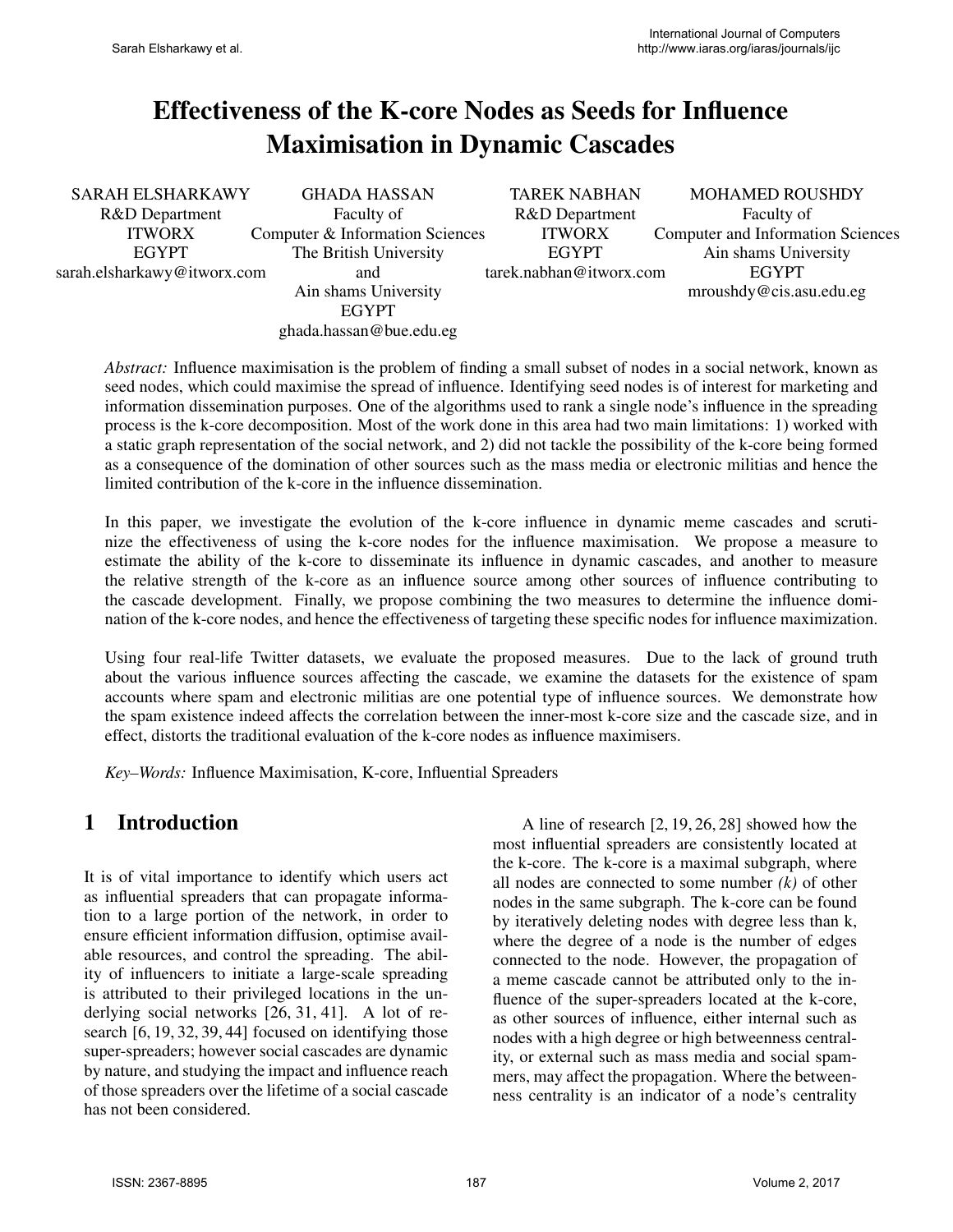in a network. Hence, the effectiveness of the k-core nodes as the seed users for influence maximisation is directly related to the consistent superiority of the internal influence of the k-core nodes over the other factors.

In dynamic social media cascades, there is possibly more than one source of influence guiding the cascade growth. In addition, the dynamics of these sources and their relative strength is possibly also changing. For instance, a cascade could be initiated by some influential nodes in the social network and then the mass media becomes the influencing sources at a later point in time. This happens, for instance, when some users create a blog or video and it becomes viral and then, mass media such as popular TV shows talk about it. At this point in time, any user who adopts this video or blog, by sharing it, is either influenced by the internal influential spreaders or the external mass media. In this scenario, the influence source was internal, at the beginning, and then became internal and external at the same time. A variety of influence contribution scenarios could occur in online social networks and they differ from one cascade to another.

In this paper, we address the following limitations of the previous research:

- 1. Most of the work on the k-core decomposition has been conducted on static graphs. The influence-ability of the k-core in a dynamic cascade has not been studied before.
- 2. The implication of the multiplicity of the sources of influence was not taken into consideration. Where, despite the k-core nodes being influential spreaders, yet the majority of the cascade nodes, including the k-core nodes, may be impacted by other sources.

Specifically, we make the following contributions:

- 1. We propose a new measure to estimate the consistent influence-ability of the k-core nodes in dynamic cascades.
- 2. We propose another measure to estimate the multiplicity of the sources of influence that affect the cascade.
- 3. We combine the previous two measures to conclude the effectiveness of the k-core in the influence dissemination in the given cascade and hence, its candidacy to become a seed for influence maximisation.

The paper is organised as follows: Section 2 gives an overview of the related research. Section 3 defines the methodology of problem-solving. Section 4 describes the Twitter datasets used in our experiments. Section 5 explains the conducted experiments and the results. Finally, section 6 discusses and concludes this work.

# 2 Related Work

Two prior research directions form the basis of our paper: (1) Information spread and virality, and (2) influential spreaders and influence maximisation. Researchers have tackled various aspects of these fields, but in this section, we focus on the work related to our study.

#### 2.1 Information Spread and Virality

The information spread investigates how information (news, rumours, etc.) propagates among people. Most of the fundamental research on the flow of information and influence through networks have been implemented in the context of epidemiology and the spread of diseases [15, 21, 38].

The virality of memes has been examined from various perspectives. A meme may become viral because it appeals to many [4, 9], but virality of a meme also depends on other factors, such as network structure, randomness, adoption patterns of influential users, timing, and many others [10, 34, 42].

In social networks, large information cascades are often driven by extrinsic events, including political campaigns [7, 22] and natural disasters [29]. External influence in networks was studied on YouTube videos [14]. The authors argued that since some videos became popular quicker than their predictions, the additional popularity must have been a result of an external influence.

#### 2.2 Influential Spreaders and Influence maximisation

A line of research focused on identifying influential spreaders using different measurement techniques. Examples of such measurement techniques are the number of retweets, the number of followers, the number of mentions, betweenness centrality [18], and existence in k-core [3, 8, 17, 26, 43]. The authors in [33] found that the best spreaders are consistently located in the k-core across different social platforms and that the other measurement techniques are less effective in ranking the user influence. The k-core is commonly used as a measure of importance and wellconnectedness for nodes in diverse applications in social networks [1].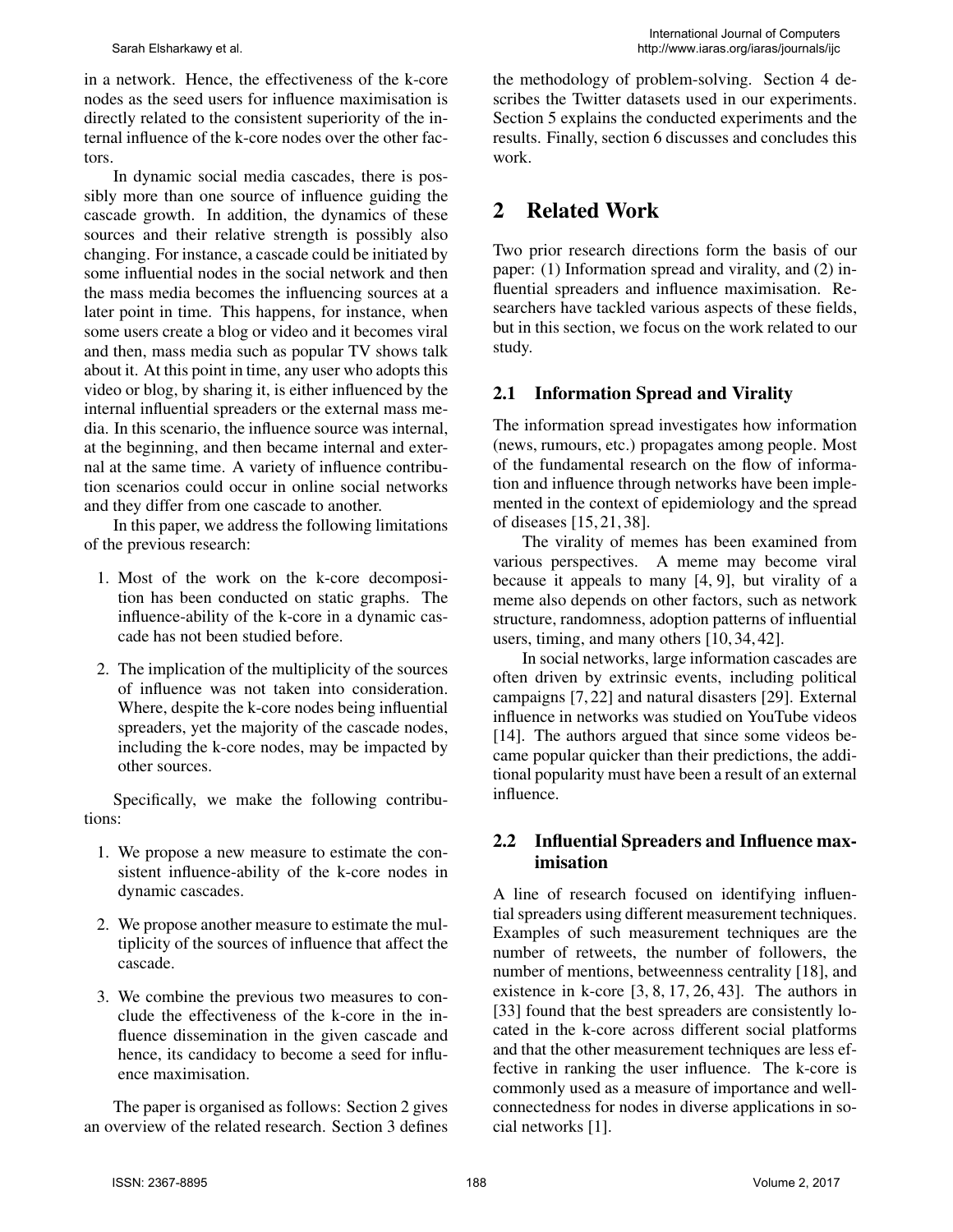In [5], the authors studied the idea of anchoring some nodes to the graph to remain engaged in the social network. The natural equilibrium of this model corresponds to the k-core of the social network. In [20], the authors evaluated communities based on the k-core concept, as means of evaluating their collaborative nature.

Another interesting study was conducted in [23], the authors showed that the k-cores have an important role in counter-contagions in online social networks. They stated that to start a counter-contagion to an existing contagion, one needs to search for the most influential nodes to start with. The k-core was one of the methods they proposed to identify those influential nodes. The research in [26] shows that the most efficient spreaders are not necessarily the most connected people in the network, but rather are those located within the core of the network as identified by the k-core decomposition analysis [37].

Influence maximisation is one of the fundamental problems in studying social influence. The influence maximisation problem was studied in [16, 36] as a probabilistic model of interaction. The selection of the most influential seeds was based on individual's overall effect on the network. In other studies [12, 24, 25, 27, 40] researchers dealt with this seeding selection as a discrete optimization problem. In [11–13] efforts were made to improve the efficiency of influence maximisation. The authors of [45] studied the interplay between users social roles and their influence on information diffusion.

# 3 Methodology and Proposed Measures

#### 3.1 Modelling Dynamic Cascades

In previous studies, Identifying influential spreaders and influence maximisers was conducted mainly on static graphs. To model the dynamic cascades, our study is performed on periodic snapshots of the meme cascade to evaluate the progression of the cascade with respect to the k-core evolution. For a given dataset, we build the cascade that represents the information dissemination of the meme under study. In our model, a node represents a user, and an edge from a node A to another node B is created under the two conditions that: user B follows user A, and B tweeted or retweeted in the context of the same dataset *after* A has tweeted or retweeted in the same context. A node that remains on the graph without tweeting or retweeting for a 24-hour period of time is removed from the graph, as well as, all the edges linked to it. A node remains on the graph as long as it is active by

tweeting or retweeting relative content to the topic of the dataset under investigation. We then take a periodic snapshot of the cascade every 24-hours. In each snapshot, the k-core decomposition is computed, in addition to the two measurements defined later in this section. We used the k-core decomposition approach proposed in [30] that enables the runtime computation of the k-cores in live distributed systems. We selected the time span to be 24-hours in order to cover the whole cycle of human change in behaviour from day to night. For the rest of this paper, we name the inner-most k-core as the  $k_d$ -core.

#### 3.2 The Effectiveness of the  $k_d$ -core as an Influence Source

In this paper, we argue that the effectiveness of the  $k_d$ core as an influential source is evaluated by the percentage of the other cascade nodes that it is able to disseminate the information to, and also by its consistent ability to remain the dominating influence source in the presence of other competing sources of influence especially the external sources such as mass media and electronic militias.

In the absence of ground-truth about the different sources of influence guiding the cascade, a value that asserts the  $k_d$ -core contribution in the cascade formation is crucial. For that, we propose calculating the percentage of the  $k_d$ -core descendants. There is a direct relationship between the ratio of the  $k_d$ -core successors and the strength of the  $k_d$ -core influence. This value defines whether the  $k_d$ -core is a contributing source of influence, but it does not reveal whether it is the only contributing source. A given cascade could possibly be driven by more than one source of influence either internal such as news agency accounts or accounts of famous public figures, or external such as mass media or electronic militias.

The association between the  $k_d$ -core size and the cascade size reveals the multiplicity of influencing sources controlling the cascade growth. When a cascade encounter various influencing sources, the bond between the  $k_d$ -core size and the cascade size breaks, because each portion of the cascade grows with different dynamics based on the strength of the source of influence that it follows. Moreover, in some cases, the strength of another source, other than the  $k_d$ -core, becomes very powerful to the extent that it influences the  $k_d$ -core itself. Hence, the  $k_d$ -core becomes a subsidiary of the dominating source, and the size of the  $k_d$ -core and its successors should be attributed to the influence of that dominating source.

Below, we propose two measures to estimate the contribution of the  $k_d$ -core in the cascade formation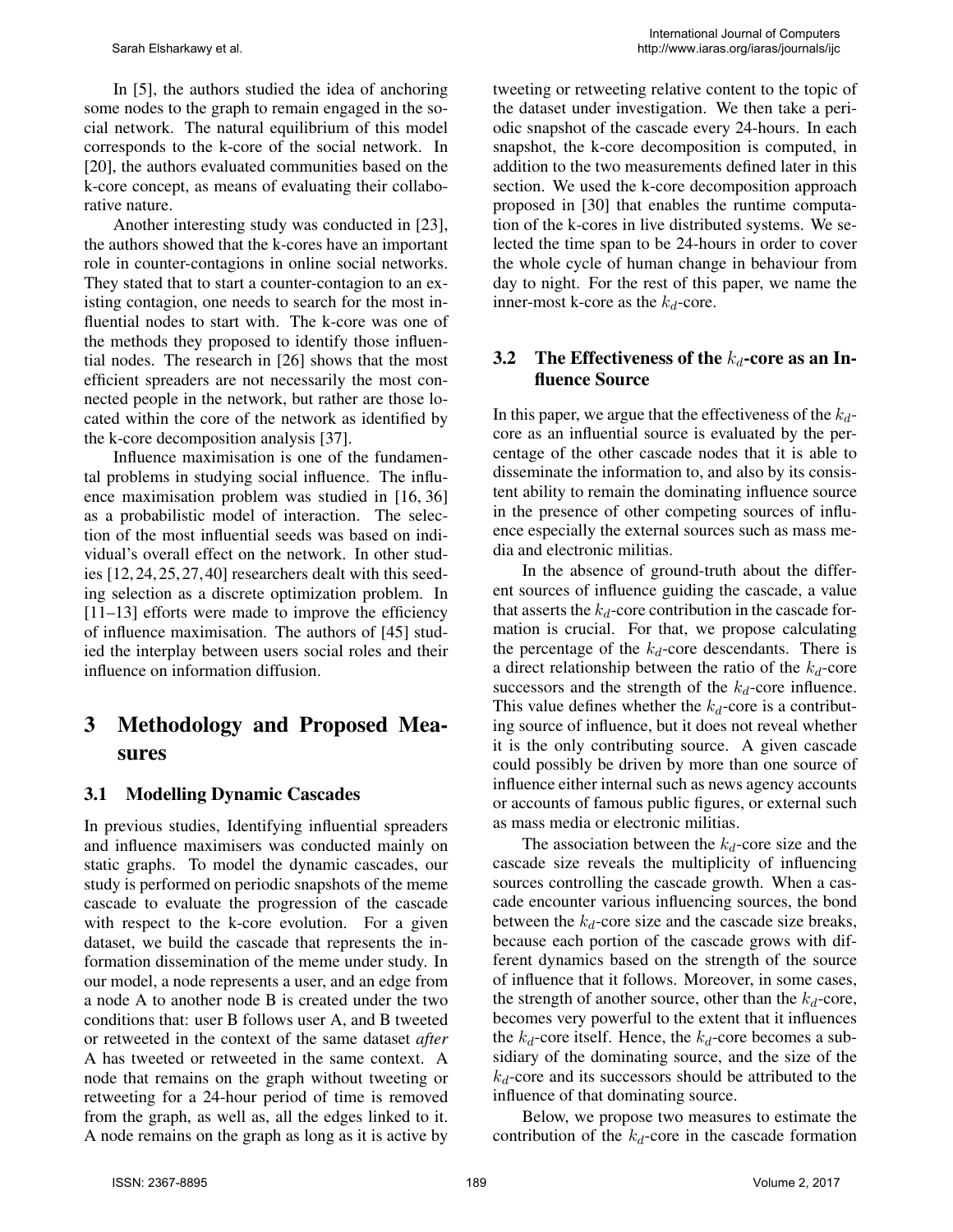and the multiplicity of the influence sources acting on the cascade.

1. Influence-ability of the  $K_d$ -core in Dynamic Cascades: We measure the influence-ability of the  $k_d$ -core nodes on the propagation of a dynamic meme cascade by  $(S)$ : the average percentage of the  $k_d$ -core successors with respect to the cascade size over the observed lifetime of the cascade.

$$
S = \frac{\sum_{i=1}^{n} s_i}{n} \tag{1}
$$

The  $k_d$ -core successors  $(S)$  are the distinct nodes descendant from any of the  $k_d$ -core nodes. Where  $s_i$  is the total number of successors of the  $k_d$ -core nodes in a single snapshot i, divided by the  $i^{th}$  cascade size and n is the number of snapshots. The value of  $S$  directly indicates the percentage of the cascade size that is being influenced by the  $k_d$ -core. In order to avoid over-estimating the  $k_d$ -core successors, if a node C is descendant from two other nodes A and B, where A is in the  $k_d$ -core and B is not, node C would not be counted in the number of  $k_d$ -core's successors.

2. Multiplicity of Influencing Sources in Dynamic Cascades: To measure the consistent ability of the  $k_d$ -core to influence other nodes in the cascade, we measure the correlation  $(C)$  between the  $k_d$ -core size and the cascade size over the observed lifetime of the given cascade. The  $C$  is calculated using the Spearman's rank coefficient:

$$
C = 1 - \frac{\sum d_i^2}{n(n^2 - 1)}
$$
 (2)

Where  $d_i$  is the difference between the ranks of the  $k_d$ -core size and the cascade size of each snapshot  $i$ , and  $n$  is the number of snapshots. A high value of  $C$  generally implies the domination of a single source of influence which may be the  $k_d$ -core or another source either internal or external. Moreover, a low C may indicate the existence of multiple sources affecting the spread of influence.

Assuming positive values for  $C$ , we categorize the values into three levels: low [0 - 0.3), moderate  $[0.3 - 0.7)$ , and high  $[0.7 -1)$ . The values of S are grouped into two levels: low  $[0-0.5)$  and high  $[0.5 -$ 

1]. In this section, we analyse the indication of the following four extreme cases:

- Low  $S$  and low  $C: A$  low  $C$  reveals the existence of various influence sources controlling the cascade growth. In addition, the low  $S$  shows that the  $k_d$ -core has a weak influence strength on the other cascade nodes. Hence, the  $k_d$ -core is not a good seed for influence maximisation.
- High  $S$  and high  $C$ : This is the case where all the credit of the meme spread is attributed to the  $k_d$ -core influence. The  $k_d$ -core has the favour of introducing a large number of nodes to the cascade which is revealed by the high S. Moreover, as the number of super-spreaders in the  $k_d$ -core increases, the cascade size consequently grows as well. Hence, the  $k_d$ -core nodes are the best seed candidates for influence maximisation.
- Low S and high  $C$ : The high  $C$ , as explained earlier, is an indication of the existence of a single influencing source that is guiding the whole cascade growth. However, in this case, the low value of S gives the insight that the  $k_d$ -core is not the source of influence.
- High S and low C: The high value of S indicates that the  $k_d$ -core nodes are the origins of a large portion of other nodes in the cascade. This is an obvious indication that the  $k_d$ -core nodes are in fact the super-spreaders. However, the low value of  $C$  indicates the possibility of the existence of other sources of influence albeit with a weaker strength than the  $k_d$ -core.

### 4 Datasets Description

In this work, we are interested in cascades that model a meme and the evolution of these cascades over a period of time. In the absence of datasets that represent such a dynamic social graph, we collected our own Twitter datasets using the free Twitter search API. We selected two general interest datasets: *Tsunami* and *Royal baby*. *Tsunami* is a natural phenomenon that led to a disaster, and *Royal baby* is the set of tweets discussing the birth of the United Kingdom's Prince's son. The other two datasets, P1 and P2, represent two competing political campaigns that were active concurrently during a constrained period of time in Egypt. The campaigns were rallying for opposite causes with a noticeable difference in societal popularity. Table 1 describes the time span, the total number of tweets collected and the count of users in each dataset.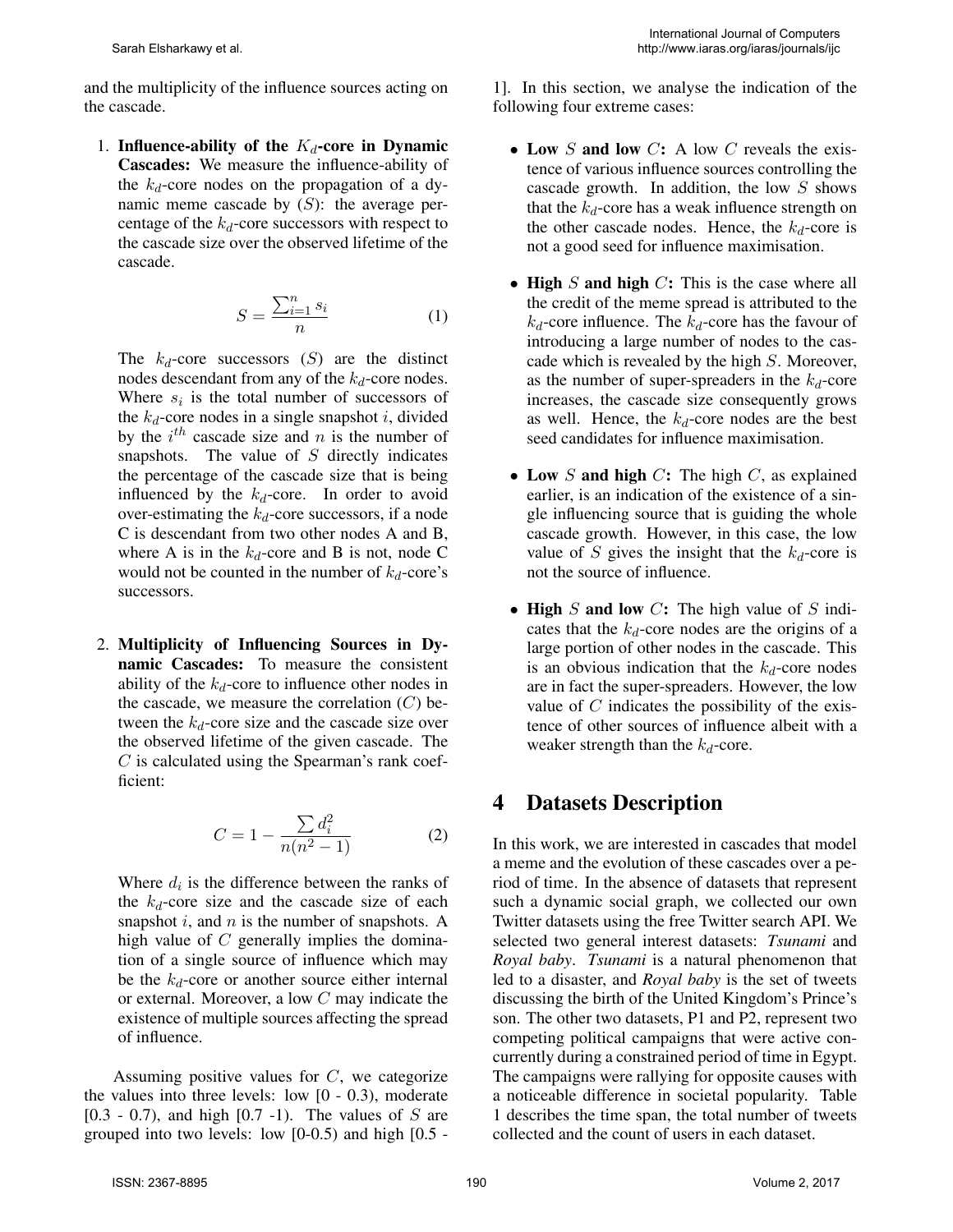The gathered data in each dataset represent tweets and users discussing a single meme/topic. The collected data is described by the following four groups: user profile, user's followers list, tweet information, and retweeters list.

### 5 Experiments and Results

In this section, we present results of two sets of experiments. In the first, we study the effectiveness of the  $k_d$ -core in dynamic cascades through analysing the strength and consistency of the  $k_d$ -core as an influence source in the observed lifetime of the meme cascade. In the second experiment, we validate our assumption that the higher  $C$  values imply the domination of a single source of influence as opposed to the multiplicity of influence sources at lower C values.

#### 5.1 Evaluating the  $k_d$ -core as an Influence Source

Table 2 shows the results of measuring the values of S and C on each of the four datasets over the observed lifetime of the cascades. The S values in Royal baby, P1, and P2 reveal that the  $k_d$ -core derives more than a half of the cascade size. Its influence is responsible for approximately an average of 60%, 65%, and 71% of the cascade nodes respectively. While, in Tsunami, the  $k_d$ -core influence is less, with the  $k_d$ core nodes being responsible for approximately an average of 45% of the whole cascade over its lifetime.

The results also show that a positive correlation C exists in all the datasets, yet, with values higher in Tsunami and Royal baby than in the other two political datasets. The high  $C$  in Tsunami implies that the  $k_d$ -core nodes and the other cascade nodes are being influenced similarly by a single source. And according to the low/moderate value of S, this single source is not the  $k_d$ -core. Thus, the  $k_d$ -core nodes are not the most influential sources, and the community size of this dataset cannot be attributed to the  $k_d$ -core influence. In the Royal Baby dataset, we find a very high value for C. In this dataset, the k-core nodes are the most influential nodes responsible for the information dissemination and hence the cascade size growth as well. This conclusion is enforced by the high measured value of S for this dataset.

On the other hand, in P1 and P2, we find lower values of  $C$  (0.54% and 0.47% in P1 and P2 respectively), in spite of the high values of  $S$  (65% in P1 and 75% in P2). We believe that these values reveal the existence of multiple sources of influence that causes the cascade growth to lose its ties with the  $k_d$ -core growth. The two datasets have high values of S, yet

the  $k_d$ -core is only a single source of influence affecting the cascade growth. In the next section, we aim to investigate this case further.

#### 5.2 The Spam Effect as an External Source of Influence

In the previous experiment, we showed that in P1 and P2 datasets, the S value implies the influence strength of the  $k_d$ -core nodes, yet only a moderate correlation between the  $k_d$ -core size and the cascade size is evident. We were intrigued by these results and argued that this case is an indication that more than one influence source is affecting the cascades. This section aims to further study the existence of other sources of influence in these datasets.

The spam is one type of the potential sources of influence that could affect the dissemination of influence in the cascade. In this experiment, we locate the spam accounts in our datasets and study the relationship between the number of spam accounts in each dataset and its impact on the correlation between the  $k_d$ -core size and the cascade size. We use Truthy BotOrNot [35], which is a spam detection tool that measures the likelihood of a Twitter user account being spam, to detect fake accounts in the datasets. We also counted the number of cascaded successor nodes of these spam accounts in our datasets in order to measure the portion of the cascade that is affected by the spam.

Table 3 shows the ratio of the cascade size that is either spam or a descendant from a spam account in each dataset. We notice that in P1 and P2, where the C value is moderate, the spam size is 13% and 10% respectively. Despite the high influence of the  $k_d$ -core in these two datasets, the spam size is significantly high and it negatively impacts the correlation between the  $k_d$ -core size and the cascade size. This enforces our assumption that the low value of  $C$  implies the multiplicity of influence sources acting on the cascade.

On the other hand, in Tsunami and Royal Baby the spam size is 2% and 5% respectively. The spam in these two datasets is an insignificant source of influence, hence does not contradict our assumption that the high value of  $C$  is an indication of the domination of a single source of influence. And specifically in these two datasets, the dominant source is not the  $k_d$ -core as indicated by the low to moderate values of S.

#### 6 Discussion and Conclusion

In this paper, we studied the question of whether the k-core is an effective seed for influence maximisation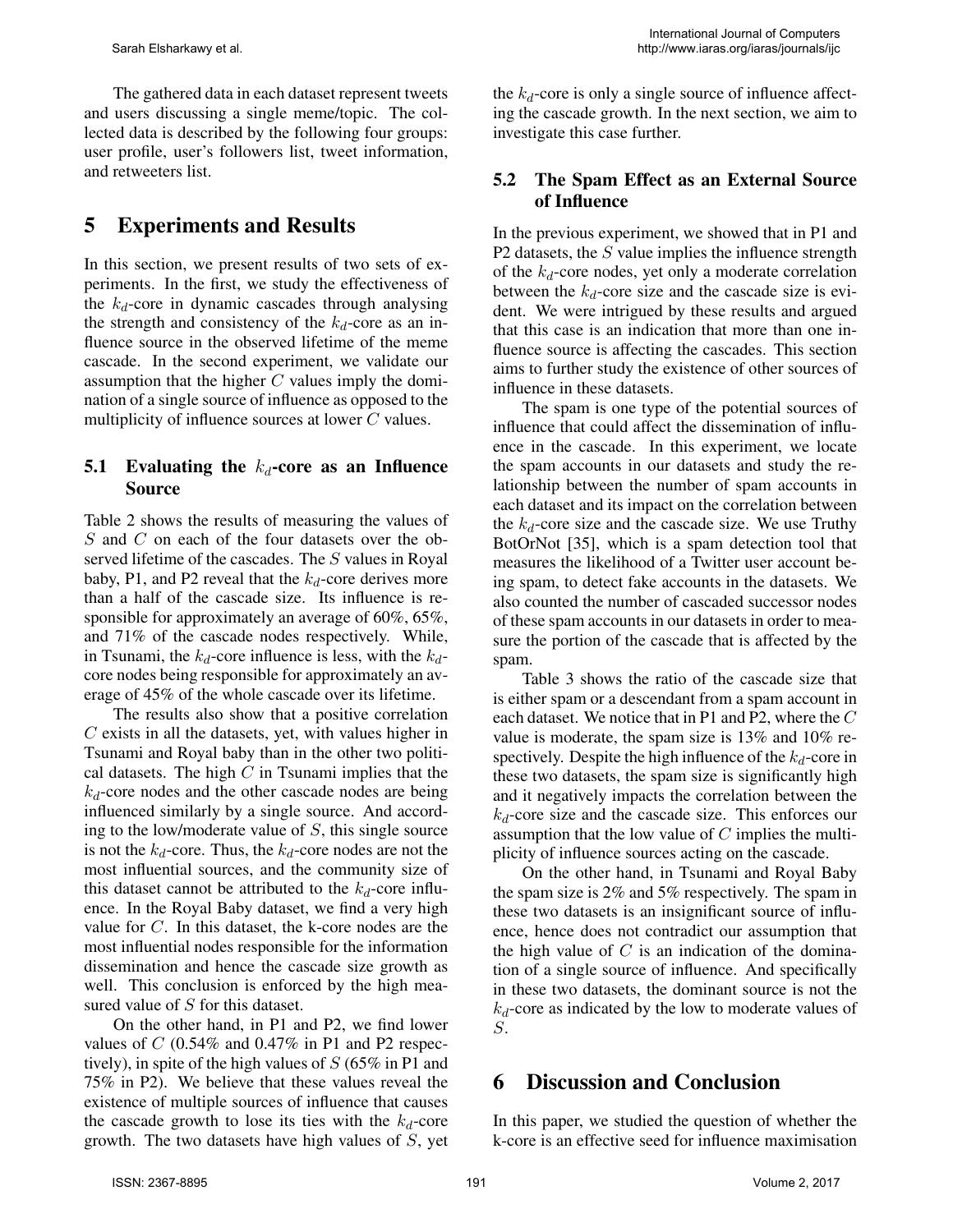| Dataset name | Time span                     | <b>Tweets count</b> | <b>Users count</b> |
|--------------|-------------------------------|---------------------|--------------------|
| Tsunami      | 10 March 2011 - 10 April 2011 | 770,083             | 415,642            |
| Royal baby   | 2 May 2015 - 2 June 2015      | 137,036             | 130,788            |
| P1           | 1 June 2013 - 1 July 2013     | 110,782             | 42,760             |
| P2           | 1 June 2013 - 1 July 2013     | 13,446              | 7,821              |

Table 1. Datasets description

Table 2. Spearman's correlation coefficients (C) between the  $k_d$ -core size and the cascade size, and the average percentage ratio (S) of  $k_d$ -core successors of each dataset.

| <b>Dataset</b> | S     | C                                 |
|----------------|-------|-----------------------------------|
| name           |       |                                   |
| Tsunami        | 0.448 | 0.767 (P-value = 1.01 $e^{-6}$ )  |
| Royal baby     | 0.597 | 0.803 (P-value = 9.8 $e^{-10}$ )  |
| P1             | 0.652 | 0.541 (P-value = 4.58 $e^{-10}$ ) |
| Р2             | 0.709 | 0.471 (P-value = 8.42 $e^{-10}$ ) |

Table 3. The percentage of spam accounts and their successors present in the datasets.

| <b>Dataset</b> | Percentage of spam   |  |
|----------------|----------------------|--|
| name           | and their successors |  |
| Tsunami        | 0.0279               |  |
| Royal baby     | 0.0561               |  |
| P1             | 0.1357               |  |
| P2             | 0.1087               |  |

in a dynamic meme cascade. We presented two new measures to estimate the effectiveness of the k-core as seeds for influence maximisation by observing the average percentage of k-core successors in the cascade, as well as, the correlation between the k-core size and the cascade size on a set of consecutive snapshots of the meme cascade. We explained the implications of these two measurements and the usefulness of combining them to deduce the impact of the k-core on the influence propagation.

We conducted a case study on four real-life Twitter datasets and used the two measurements to evaluate the effectiveness of the k-core as an influential source for the given meme cascades. Furthermore, we investigated the existence of spam accounts in the datasets and their effect on the influence propagation.

Our findings indicate that, while some of the cascades are propagated due to the influence of the superspreaders, others propagate due to an external influence such as mass media. In addition, the cascade size could be inflated by social spammers, crowd-turfers, and shallow users, who might adopt the idea momentarily but are not helpful in spreading it further. The selection of the k-core nodes, on their own, as seeds for influence maximisation in the later types of cascades is less effective.

We conclude that marketers and politicians, seeking influence maximization, would gain the ultimate influence dissemination by targeting the nodes located at the k-core in dynamic cascades having a high number of k-core descendants and a high association between the k-core size and the cascade size. A lower value of any of these two measures would consequently imply that the influence propagation would reach a smaller portion of the cascade, hence a less influence propagation.

Future work is planned to extend this research by looking into a suitable measure that augments the two proposed measurements, as a way to score the influence effect of the nodes in the cascade. In addition, it is of interest to monitor the fluctuations of correlation between the k-core size and the cascade size as a possible early sign of spam introduction in the cascade.

#### *References:*

- [1] A. Adiga and A. K. Vullikanti. How robust is the core of a network? *Proceedings of the European Conference on Machine Learning and Knowledge Discovery in Databases*, 8188:541–556, 2013.
- [2] M. A. Al-garadi, K. D. Varathan, and S. D. Ravana. Identification of influential spreaders in online social networks using interaction weighted k-core decomposition method. *Physica A: Statistical Mechanics and its Applications*, 468(C):278–288, 2017.
- [3] J. I. Alvarez-Hamelin, L. Dall'Asta, A. Barrat, and A. Vespignani. How the k-core decomposition helps in understanding the internet topology. *ISMA Workshop on the Internet Topology*, 2006.
- [4] J. Berger and K. L. Milkman. What makes online content viral? *Journal of Marketing Research*, 49(2):192–205, 2012.
- [5] K. Bhawalkar, J. Kleinberg, K. L. andTim Roughgarden, and A. Sharma. Preventing unraveling in social networks: The anchored k-core problem. *Proceedings of the 39th International Colloquium, Part II*, pages 440–451, 2012.
- [6] J. Borge-Holthoefer, S. Meloni, B. Gonalves, and Y. Moreno. Emergence of influential spreaders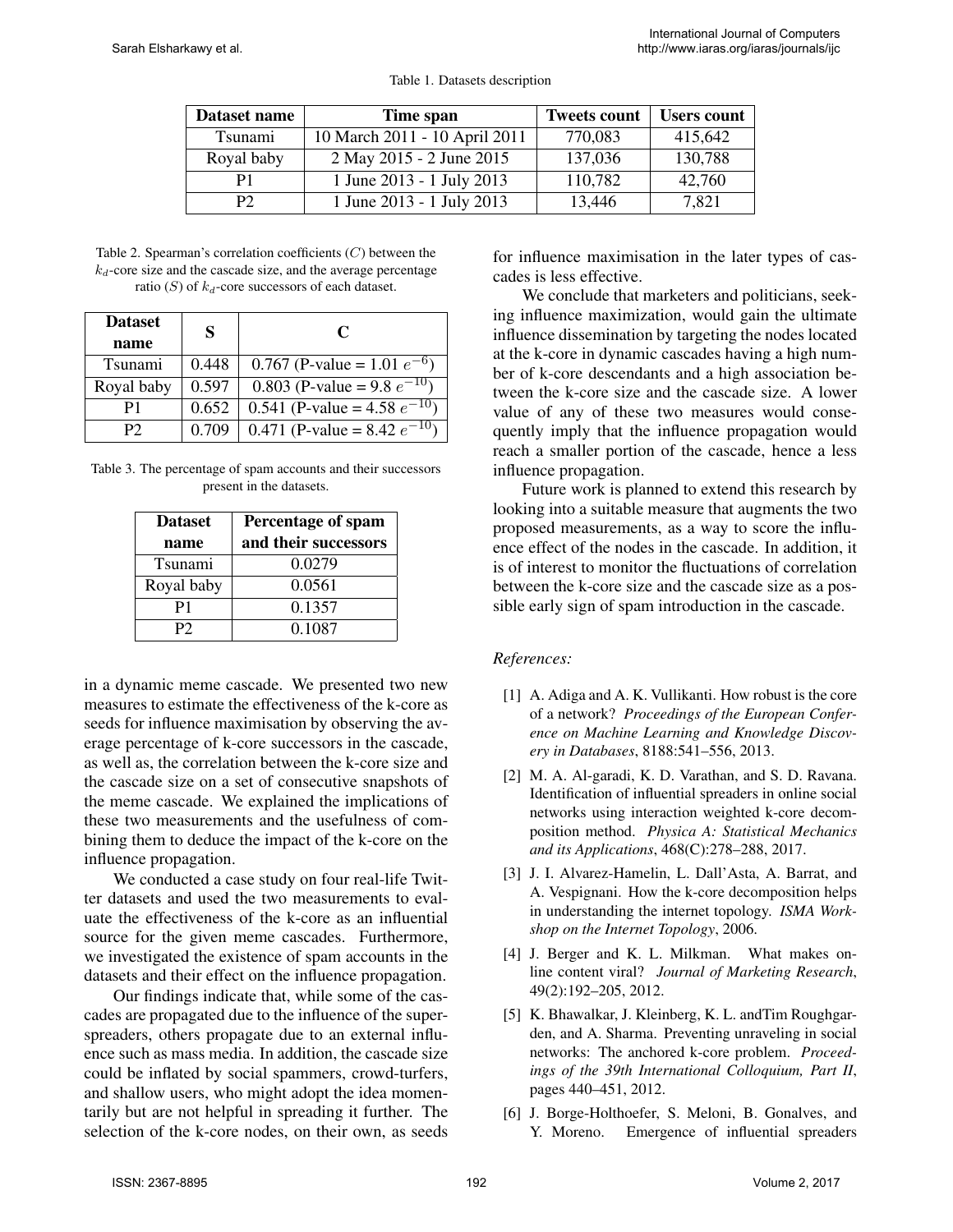in modified rumor models. *Journal of Statistical Physics*, 151(1-2):383–393, 1 2013.

- [7] J. Borge-Holthoefer, A. Rivero, I. Garca, E. Cauh, A. Ferrer, D. Ferrer, D. Francos, D. Iiguez, M. P. Prez, G. Ruiz, F. Sanz, F. Serrano, C. Vias, A. Tarancn, and Y. Moreno. Structural and dynamical patterns on online social networks: the spanish may 15th movement as a case study. *PloS one*, 6(8):e23883, 2011.
- [8] S. Carmi, S. Havlin, S. Kirkpatrick, Y. Shavitt, and E. Shir. A model of internet topology using kshell decomposition. *Proceedings of the National Academy of Sciences of the United States of America*, 104(27):11150–11154, 2007.
- [9] M. Cataldi, L. Di Caro, and C. Schifanella. Emerging topic detection on twitter based on temporal and social terms evaluation. In *Proceedings of the Tenth International Workshop on Multimedia Data Mining*, MDMKDD '10, pages 4:1–4:10, New York, NY, USA, 2010. ACM.
- [10] D. Centola and M. Macy. Complex contagions and the weakness of long ties. *American Journal of Sociology*, 113(3):702–734, 2007.
- [11] N. Chen. On the approximability of influence in social networks. In *Proceedings of the Nineteenth Annual ACM-SIAM Symposium on Discrete Algorithms*, SODA '08, pages 1029–1037, Philadelphia, PA, USA, 2008. Society for Industrial and Applied Mathematics.
- [12] W. Chen, C. Wang, and Y. Wang. Scalable influence maximization for prevalent viral marketing in largescale social networks. In *Proceedings of the 16th ACM SIGKDD International Conference on Knowledge Discovery and Data Mining*, KDD '10, pages 1029–1038, New York, NY, USA, 2010. ACM.
- [13] W. Chen, Y. Yuan, and L. Zhang. Scalable influence maximization in social networks under the linear threshold model. In *Proceedings of the 2010 IEEE International Conference on Data Mining*, ICDM '10, pages 88–97, Washington, DC, USA, 2010. IEEE Computer Society.
- [14] R. Crane and D. Sornette. Robust dynamic classes revealed by measuring the response function of a social system. *Proceedings of the National Academy of Sciences*, 105(41):15649–15653, 2008.
- [15] D. J. Daley and D. G. Kendall. Epidemics and rumors. *Nature*, 204:225–228, 1964.
- [16] P. Domingos and M. Richardson. Mining the network value of customers. In *Proceedings of the Seventh ACM SIGKDD International Conference on Knowledge Discovery and Data Mining*, KDD '01, pages 57–66, New York, NY, USA, 2001. ACM.
- [17] S. Dorogovtsev, A. Goltsev, and J. Mendes. k-core organization of complex networks. *Physical Review Letters*, 96:4, 2006.
- [18] L. C. Freeman. Centrality in social networks conceptual clarification. *Social Networks*, 1(3):215–239, 1979.
- [19] C. Giatsidis, D. Thilikos, and M. Vazirgiannis. Evaluating cooperation in communities with the k-core structure. In *Proc. Int. Conf. Advances in Social Networks Analysis and Mining*, pages 87–93, 2011.
- [20] C. Giatsidis, D. M. Thilikos, and M. Vazirgiannis. Evaluating cooperation in communities with the kcore structure. *Proceedings of the 2011 International Conference on Advances in Social Networks Analysis and Mining*, pages 87–93, 2011.
- [21] W. GOFFMAN and V. A. NEWILL. Generalization of epidemic theory: An application to the transmission of ideas. *Nature*, 204:225 – 228, 1964.
- [22] S. González-Bailón, J. Borge-Holthoefer, A. Rivero, and Y. Moreno. The Dynamics of Protest Recruitment through an Online Network. *Scientific Reports*, 1, 2011.
- [23] A. Guille, H. Hacid, C. Favre, and D. A. Zighed. Information diffusion in online social networks: a survey. *ACM SIGMOD Record*, 42(2):17–28, 2013.
- [24] D. Kempe, J. Kleinberg, and E. Tardos. Maximizing the spread of influence through a social network. In *Proceedings of the Ninth ACM SIGKDD International Conference on Knowledge Discovery and Data Mining*, KDD '03, pages 137–146, New York, NY, USA, 2003. ACM.
- [25] D. Kempe, J. Kleinberg, and E. Tardos. Influential nodes in a diffusion model for social networks. In *Proceedings of the 32Nd International Conference on Automata, Languages and Programming*, ICALP'05, pages 1127–1138, Berlin, Heidelberg, 2005. Springer-Verlag.
- [26] M. Kitsak, L. K. Gallos, S. Havlin, F. Liljeros, L. Muchnik, H. E. Stanley, and H. A. Makse. Identification of influential spreaders in complex networks. *Nature Physics*, 6:888–893, 2010.
- [27] J. Leskovec, A. Krause, C. Guestrin, C. Faloutsos, J. VanBriesen, and N. Glance. Cost-effective outbreak detection in networks. In *Proceedings of the 13th ACM SIGKDD International Conference on Knowledge Discovery and Data Mining*, KDD '07, pages 420–429, New York, NY, USA, 2007. ACM.
- [28] J.-H. Lin, Q. Guo, W.-Z. Dong, L.-Y. Tang, and J.-G. Liu. Identifying the node spreading influence with largest k-core values. *Physics Letters A*, 378(45):3279 – 3284, 2014.
- [29] X. Lu and C. Brelsford. Network structure and community evolution on twitter: Human behavior change